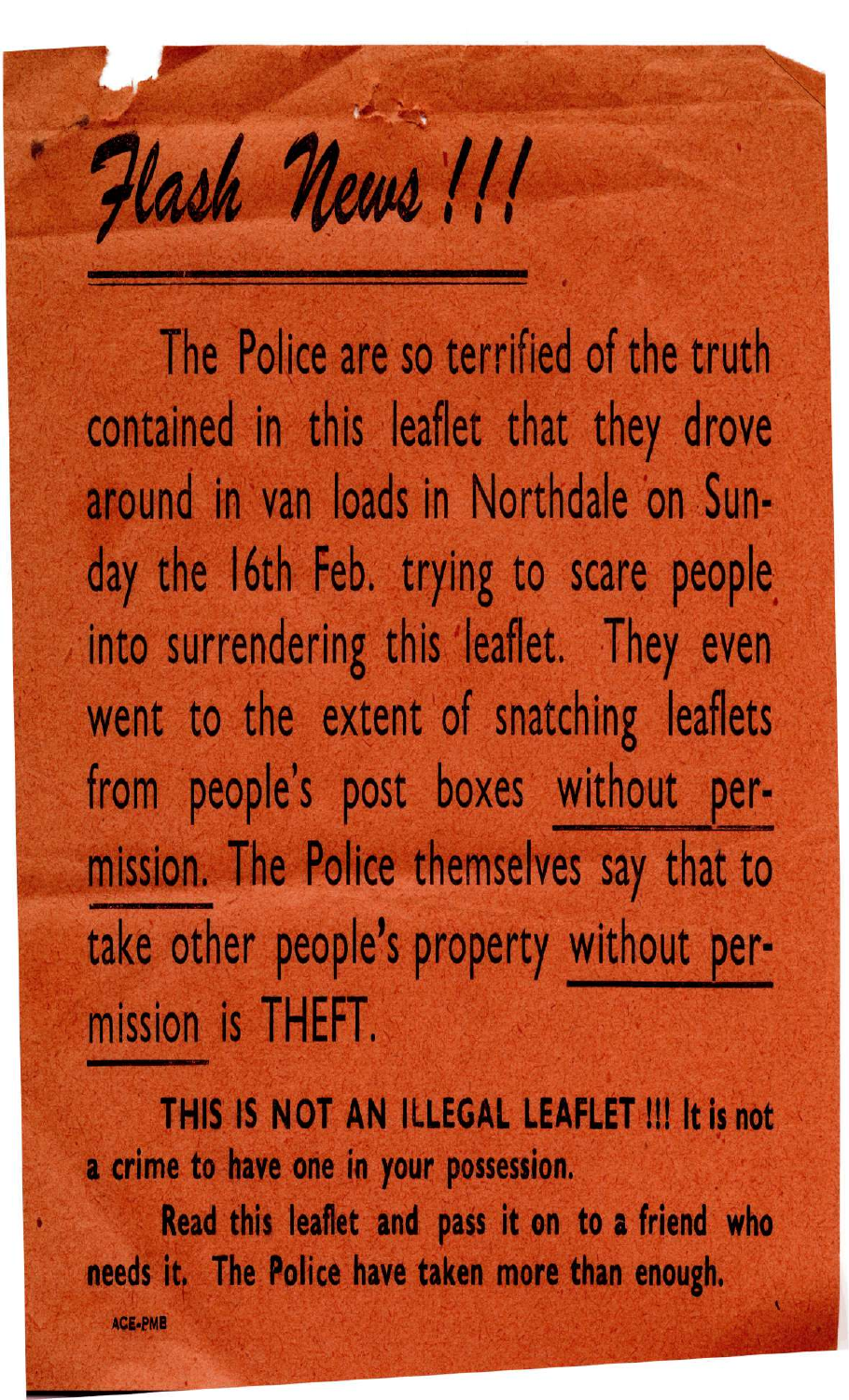When the Govt, introduced the Police Reserve and tried to trap the people into  $\mathbb F$ joining it, APDUSA warned the oppressed about the dangers of accepting Police Reserves, To~day we are happy to announce that our warning was-warmly received: to such an extent that people killed the Police Reserves even before their birth,

Now once again the Govt, has come out with another of its tricks and again<br>discharges its duty by exposing the latest fraud. We refer, of course, to APDUSA discharges its duty by exposing the latest fraud. the much talked of National Indian Council, For days on end we heard loud whispers of secret meetings between Maree and certain "<u>Indian friends</u>" of the Govt. We then read of a strictly private conference at Pretoria to which Maree invited a selected 100 people. So secretive was this conference that when a group of Indian women attempted to hold a peaceful demonstration near the conference venue, truckloads of Policemen and dogs were summoned to smash the demonstration.

What was so important about the conference ? Why was it so heavily guarded ? We later learnt that shyness was the cause. Maree was in fact busy hatching and after much labour gave birth to a squeaking mouse - The National Indian Council. But being fatherless the newly born was unwanted especially by the Indian people. With the skill of an experienced fisherman, Maree cast his line far and wide and<br>ended up by fishing out 21 unknown individuals from the depths of obscurity. They ended up by fishing out 21 unknown individuals from the depths of obscurity. were made the fathers.

The reaction to the Council was immediate. There was unanimous opposition. Some opposed it because they were peeved at not being invited e.g. Moola-Pather<br>clique. Others opposed it because they felt that members of the Council ought Others opposed it because they felt that members of the Council ought to elected by the people and not chosen by Maree. But the overwhelming have been elected by the people and not chosen by Maree. majority rejected the Council for 2 main reasons :

- 1. Because they have no faith in anything which is Govt. spc nsored and correctly believe that the Council will not be'able to solve any of the burning problems of life under the Govt.
- 2. Because they have not heard of the 21, being freedom fighters in any way and rightly resent the manner in which the 21 go around posing as. great leaders,

 $\cdot$  APDUSA's view point on the Council is identical to that adopted by the people. generally. The Council is a product of the Asiatic Affairs Dept. (A.A.D.) which is similar to the Bantu Affairs Dept. (B.A.D.) and the Coloured Affairs Dept. (C.A.D.)<br>As a rule a Govt. sets up departments to deal with PROBLEMS. Hence Departments As a rule a Govt. sets up departments to deal with PROBLEMS. for Agriculture, Defence and Health. But why Depts. for the African, Indian and Coloured peoples ? We the oppressed Non-Whites are regarded as PROBLEMS and not as HUMAN BEINGS. And that is why there are no departments for the Afrikaaners. And that is why there are no departments for the Afrikaaners, Jews and the English *I I* 

We reject the Council because we stand for rights that befit human beings. Our sufferings will not be solved by the Council which is tied hand and foot to the, yery Govt, which causes our sufferings. We fight for nothing less than full representation in the Parliament which makes the laws. What we are presently' fighting for is something that is enjoyed by most people all over the world. It is something which the peoples of Africa fought for &nd are presently enjoying. We donot consider ourselves different or in any way inferior to the peoples of the world in general and of Africa in particular. It is for these reasons that we have pledged not to rest until we have attained those basic rights enjoyed by people world over.

If, on the other hand, we accept these Councils and Departments as being good enough for us then in fact we regard ourselves as PROBLEMS and not human beings ft also means that we confirm what the Govt, has been saying of us all these years *~* namely that we are an uncivilised and backward people.

We dont oppose the Council merely on the grounds that its members were, chosen and not elected. What difference does it make whether the 21 were elected^ or chosen ? The nature of the Council remains unchanged; an institution fit *fox*  slaves and slaves only.

In any event we can forsee the time when Maree will alter the constitution I Council. He will ask the Indian people to take part in elections and to